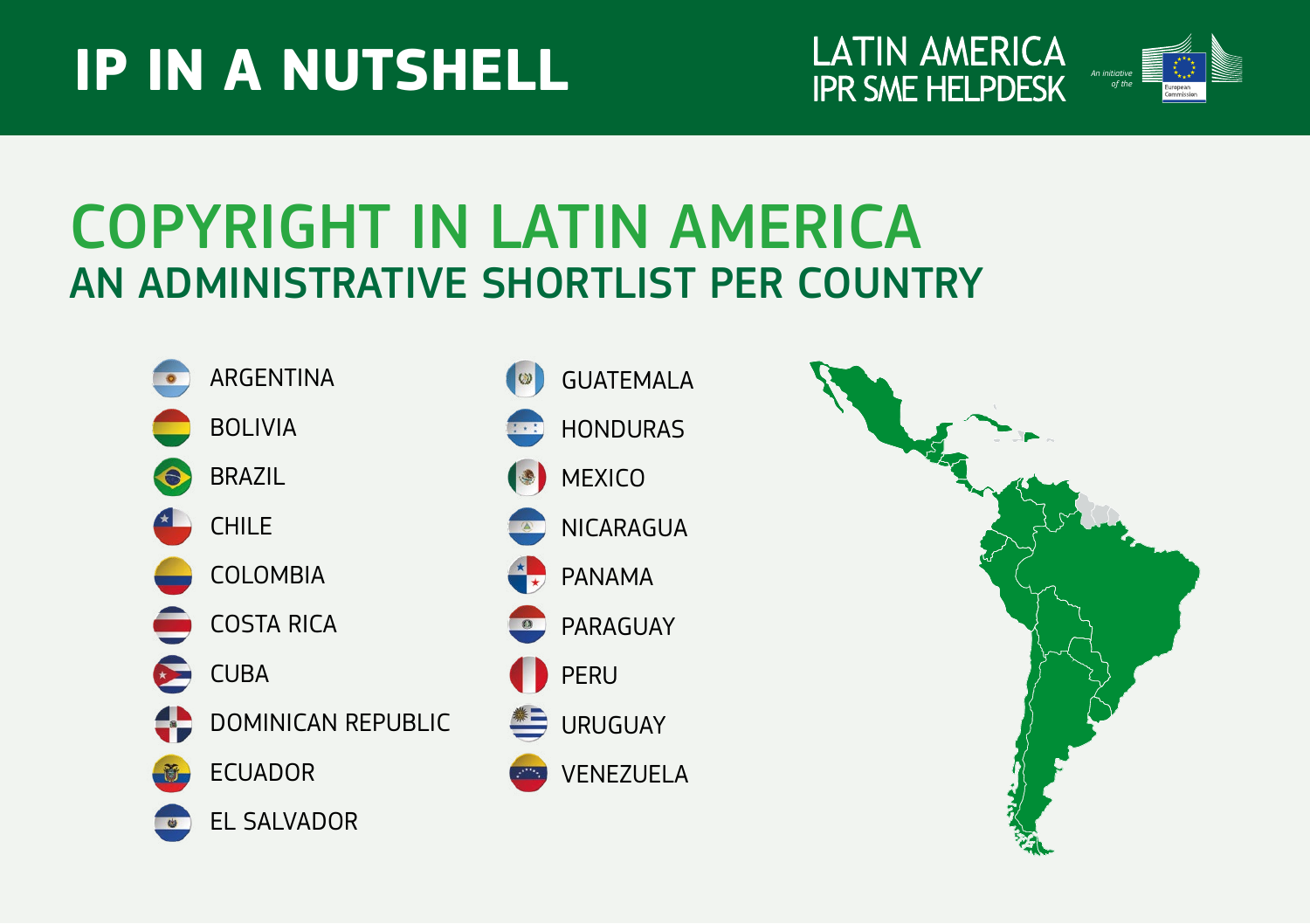$2 -$ 

|                                               | Argentina                                       | <b>Bolivia</b>                                                                                                                                                                                                                                                                                                                                                 | <b>Brazil</b>                                                                                                                                                                               | Chile                                                                                                             | Colombia                                                        |
|-----------------------------------------------|-------------------------------------------------|----------------------------------------------------------------------------------------------------------------------------------------------------------------------------------------------------------------------------------------------------------------------------------------------------------------------------------------------------------------|---------------------------------------------------------------------------------------------------------------------------------------------------------------------------------------------|-------------------------------------------------------------------------------------------------------------------|-----------------------------------------------------------------|
| <b>Applicable Law</b>                         | Law Nº11723 of 1933 on<br>Intellectual Property | Law Nº1322 of 1992 on<br>Copyright and Supreme<br>Decree Nº23907 of<br>1994 Regulating the<br>Law on Copyright                                                                                                                                                                                                                                                 | Law Nº.9610 of 1998<br>on Copyright and<br>Neighbouring Rights<br>as amended by Law<br>Nº.12853 of 2013 and<br>Law Nº.9069 of 1998 on<br>Protection of Intellectual<br>Property of Software | Law Nº17336 on<br>Intellectual Property                                                                           | Law Nº23 of 1982 on<br>Copyright as amended by<br>Law 1915/2018 |
| What is copyright?                            |                                                 | Copyright is the exclusive legal right granted to the author of a literary, musical, artistic or scientific work to publish, reproduce, sell or distribute said work or<br>to authorise a third party to do so. The protection granted by Copyright covers the tangible expression of the ideas. Therefore, ideas or concepts themselves<br>are not protected. |                                                                                                                                                                                             |                                                                                                                   |                                                                 |
| Duration*                                     | Life of the author $+70$<br>years               | Life of authors + 70<br>years                                                                                                                                                                                                                                                                                                                                  | Life of author $+70$<br>years                                                                                                                                                               | Life of author + 100 years                                                                                        | Life of author + 70 years                                       |
| <b>Software Duration</b>                      | Life of the author $+70$<br>years               | 50 years from first<br>publication                                                                                                                                                                                                                                                                                                                             | 50 years from first<br>publication                                                                                                                                                          | 70 years from first<br>publication if made<br>created in the course of<br>employment and owned by<br>the employer | Life of author + 70 years                                       |
| Is it mandatory to<br>register?               | Not compulsory                                  |                                                                                                                                                                                                                                                                                                                                                                |                                                                                                                                                                                             |                                                                                                                   |                                                                 |
| <b>Registration cost</b>                      | 1-6€ depending on the<br>nature of the work     | 21-61€ depending on<br>the nature of the work                                                                                                                                                                                                                                                                                                                  | 135-185€ depending on<br>the nature of the work                                                                                                                                             | 6-25€ depending on the<br>nature of the work                                                                      | $0 \in$ - free of charge                                        |
| Where to register                             | <b>DNDA</b>                                     | <b>SENAPI</b>                                                                                                                                                                                                                                                                                                                                                  | Ministerio da Cultura                                                                                                                                                                       | Intellectual Property<br>Department (DDI)                                                                         | National Copyright Directory                                    |
| Need for copyright notice<br>and/or $©$ sign? | N <sub>o</sub>                                  | N <sub>0</sub>                                                                                                                                                                                                                                                                                                                                                 | <b>No</b>                                                                                                                                                                                   | No                                                                                                                | No                                                              |

\* The above table shows the general term of protection. Duration may vary depending on the type of work (e.g. audio-visual works, anonymous works, and collective works, among others) or the legal status of the owner (wheth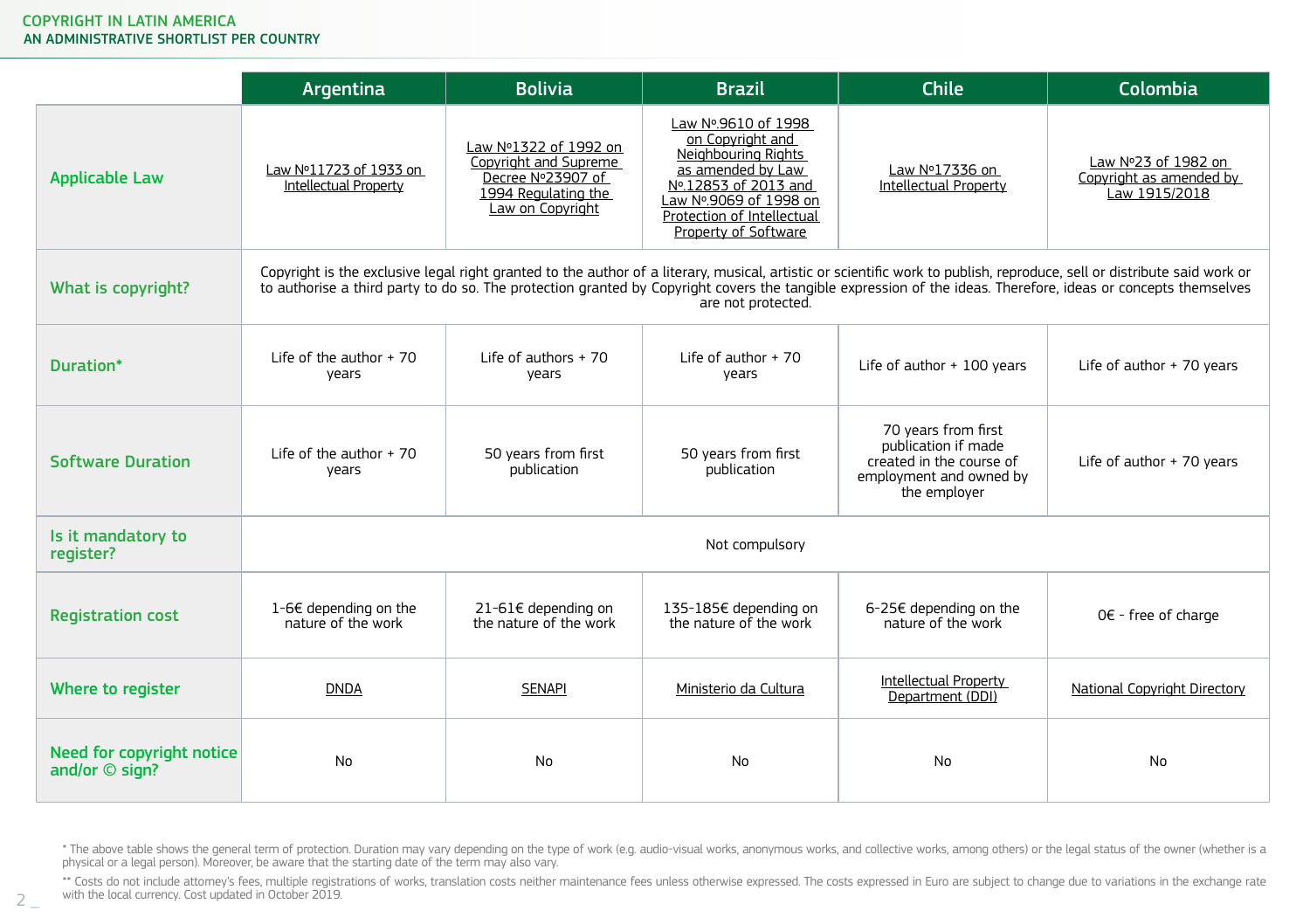|                                                   | <b>Costa Rica</b>                                        | Cuba                                                     | <b>Dominican Republic</b>                                                                      | <b>Ecuador</b>                                                                                                                                                                                                                                                                                                                           | <b>El Salvador</b>                      |
|---------------------------------------------------|----------------------------------------------------------|----------------------------------------------------------|------------------------------------------------------------------------------------------------|------------------------------------------------------------------------------------------------------------------------------------------------------------------------------------------------------------------------------------------------------------------------------------------------------------------------------------------|-----------------------------------------|
| <b>Applicable Law</b>                             | Law Nº6683 of 1982 on<br>Copyright and Related<br>Rights | Law nº14 of 1977 on<br>Copyright                         | Law Nº6500 of 2000 on<br>Copyright                                                             | Organic Code on the Social<br>Economy of Knowledge.<br>Creativity and Innovation                                                                                                                                                                                                                                                         | Law on Intellectual Property<br>of 1993 |
| What is copyright?                                |                                                          |                                                          | are not protected.                                                                             | Copyright is the exclusive legal right granted to the author of a literary, musical, artistic or scientific work to publish, reproduce, sell or distribute said work or<br>to authorise a third party to do so. The protection granted by Copyright covers the tangible expression of the ideas. Therefore, ideas or concepts themselves |                                         |
| Duration*                                         | Life of author + 70 years                                | Life of author + 50 years                                | Life of author $+50$<br>years                                                                  | Life of author + 70 years<br>after death of the author<br>or 70 years after creation/<br>disclosure when originally<br>owned by legal person                                                                                                                                                                                             | Life of author + 70 years               |
| <b>Software Duration</b>                          | Life of author + 70 years                                | Life of author + 50 years                                | 50 years from<br>publication                                                                   | Life of author + 70 years<br>after death of the author<br>or 70 years after creation/<br>disclosure of the software<br>when originally owned by<br>legal person                                                                                                                                                                          | Life of author + 70 years               |
| Is it mandatory to<br>register?                   |                                                          |                                                          | Not compulsory                                                                                 |                                                                                                                                                                                                                                                                                                                                          |                                         |
| <b>Registration cost</b>                          | 3,15€ minimum                                            | 9€ for musical works.<br>47€ for other types of<br>works | Costs are being re-<br>evaluated.<br>Last data: 8€ to 175€<br>depending on the type<br>of work | 11-18€ depending on the<br>type of work                                                                                                                                                                                                                                                                                                  | $13 \in$                                |
| Where to register                                 | <b>RPI</b>                                               | <b>CENDA</b>                                             | <b>ONDA</b>                                                                                    | <b>SENADI</b>                                                                                                                                                                                                                                                                                                                            | <b>CNR</b>                              |
| Need for copyright notice<br>and/or $\odot$ sign? | <b>No</b>                                                | <b>No</b>                                                | No                                                                                             | N <sub>o</sub>                                                                                                                                                                                                                                                                                                                           | N <sub>0</sub>                          |

\* The above table shows the general term of protection. Duration may vary depending on the type of work (e.g. audio-visual works, anonymous works, and collective works, among others) or the legal status of the owner (wheth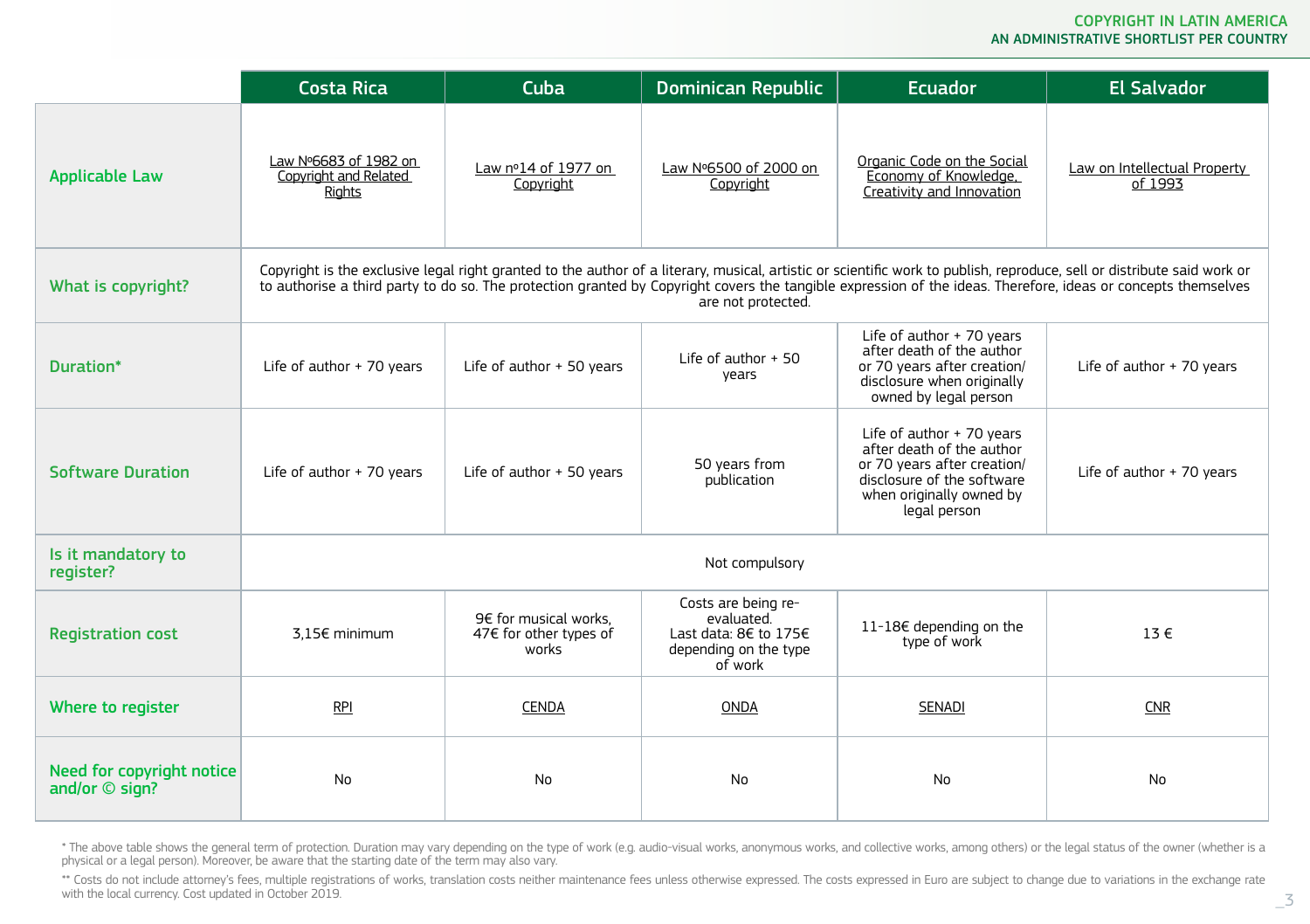|                                                   | Guatemala                                                       | <b>Honduras</b>                                                                                                                                                   | <b>Mexico</b>                                                                                                                | Nicaragua                                                     | Panama                                                                                                                                                                                                                                                                                                                                   |
|---------------------------------------------------|-----------------------------------------------------------------|-------------------------------------------------------------------------------------------------------------------------------------------------------------------|------------------------------------------------------------------------------------------------------------------------------|---------------------------------------------------------------|------------------------------------------------------------------------------------------------------------------------------------------------------------------------------------------------------------------------------------------------------------------------------------------------------------------------------------------|
| <b>Applicable Law</b>                             | Law on Copyright and<br>Related Rights (Decree<br>$N^0.33 - 98$ | Law on Copyright and<br>Related Rights (Decree<br>$N^0.4 - 99 - E$                                                                                                | Federal Law on<br>Copyright                                                                                                  | Law Nº.312 of 1999<br>on Copyright and<br>Neighbouring Rights | Law Nº. 64 of 2012 on<br>Copyright and Neighbouring<br>Rights                                                                                                                                                                                                                                                                            |
| What is copyright?                                |                                                                 |                                                                                                                                                                   | are not protected.                                                                                                           |                                                               | Copyright is the exclusive legal right granted to the author of a literary, musical, artistic or scientific work to publish, reproduce, sell or distribute said work or<br>to authorise a third party to do so. The protection granted by Copyright covers the tangible expression of the ideas. Therefore, ideas or concepts themselves |
| Duration*                                         | Life of the author $+75$<br>years                               | Life of the author +<br>75 years, 75 years<br>from first publication<br>when the work has<br>been created by an<br>employee in the course<br>of employment.       | Author's life + 100 years<br>after author's death                                                                            | Life of author + 70 years                                     | Life of the author + 70 years                                                                                                                                                                                                                                                                                                            |
| <b>Software Duration</b>                          | 75 years from first<br>publication                              | Life of the author $+$<br>75 years, 75 years<br>from first publication<br>when the software has<br>been created by an<br>employee in the course<br>of employment. | 100 years from creation/<br>publication                                                                                      | Life of the author $+70$<br>years                             | 70 years from first<br>publication                                                                                                                                                                                                                                                                                                       |
| Is it mandatory to<br>register?                   |                                                                 |                                                                                                                                                                   | Not compulsory                                                                                                               |                                                               |                                                                                                                                                                                                                                                                                                                                          |
| <b>Registration cost</b>                          | 30-65€ depending on the<br>type of work                         | $19 \in$                                                                                                                                                          | $12 \in$                                                                                                                     | 9-92€ depending on the<br>type of work                        | $9 \in$                                                                                                                                                                                                                                                                                                                                  |
| Where to register                                 | <b>RPI</b>                                                      | <b>DIGEPIH</b>                                                                                                                                                    | National Copyright<br>Institute (INAUTOR)                                                                                    | <b>MIFIC</b>                                                  | National Copyright Directory                                                                                                                                                                                                                                                                                                             |
| Need for copyright notice<br>and/or $\odot$ sign? | <b>No</b>                                                       | N <sub>0</sub>                                                                                                                                                    | Yes: absence of notice<br>will impact on the<br>liability of potential<br>infringers (lower<br>compensation and/or<br>fines) | N <sub>0</sub>                                                | N <sub>0</sub>                                                                                                                                                                                                                                                                                                                           |

\* The above table shows the general term of protection. Duration may vary depending on the type of work (e.g. audio-visual works, anonymous works, and collective works, among others) or the legal status of the owner (wheth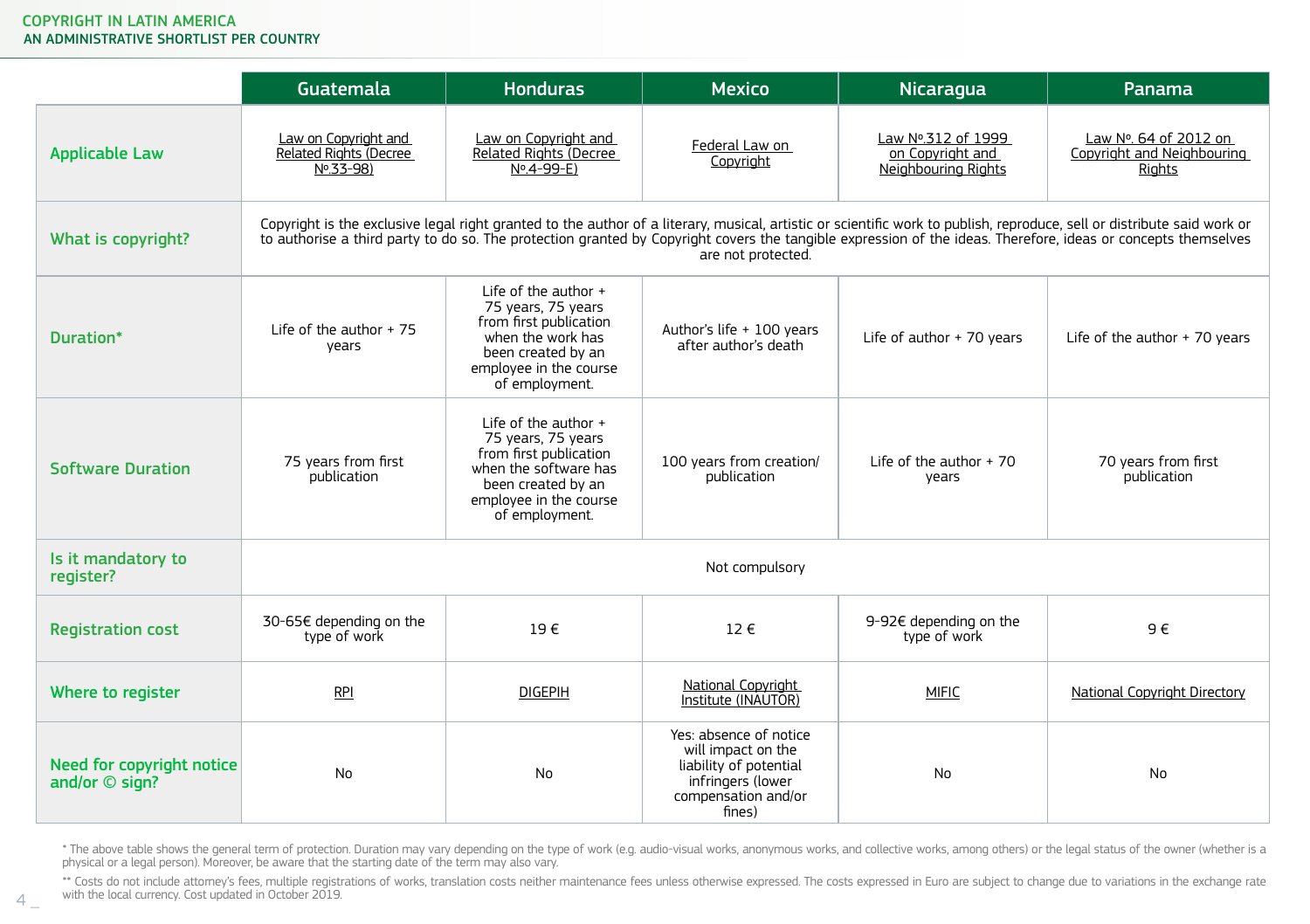|                                                   | Paraguay                                            | Peru                                                                                                                                                                                                                                                                                                              | Uruguay                                                                                               | Venezuela                                       |
|---------------------------------------------------|-----------------------------------------------------|-------------------------------------------------------------------------------------------------------------------------------------------------------------------------------------------------------------------------------------------------------------------------------------------------------------------|-------------------------------------------------------------------------------------------------------|-------------------------------------------------|
| <b>Applicable Law</b>                             | Law Nº.1328/1998 on Copyright<br>and Related Rights | Copyright Law (Legislative<br>Decree Nº822, modified by<br>Legislative Decree Nº1391)                                                                                                                                                                                                                             | Law Nº.9379 of 1937 on<br>Literary and Artistic Property<br>(as amended up to Law<br>Nº18046 of 2006) | Law on Copyright of 1993 and<br>its Regulations |
| What is copyright?                                |                                                     | Copyright is the exclusive legal right granted to the author of a literary, musical, artistic or scientific work to publish, reproduce, sell or distribute<br>said work or to authorise a third party to do so. The protection granted by Copyright covers the tangible expression of the ideas. Therefore, ideas | or concepts themselves are not protected.                                                             |                                                 |
| Duration*                                         | Life of author + 70 years                           | Life of the author $+70$ years                                                                                                                                                                                                                                                                                    | Life of the author $+50$ years                                                                        | Life of author + 60 years                       |
| <b>Software Duration</b>                          | 70 years from first publication                     | 70 years from first publication                                                                                                                                                                                                                                                                                   | Life of the author $+50$ years                                                                        | Life of author + 60 years                       |
| Is it mandatory to<br>register?                   |                                                     |                                                                                                                                                                                                                                                                                                                   | Not compulsory                                                                                        |                                                 |
| <b>Registration cost</b>                          | 156                                                 | 53-107€ depending on the type<br>of work                                                                                                                                                                                                                                                                          | 23€                                                                                                   | 52622Bs                                         |
| Where to register                                 | <b>MICI</b>                                         | INDECOPI's Directorate of<br>Copyright                                                                                                                                                                                                                                                                            | Copyright Directory                                                                                   | <b>SAPI</b>                                     |
| Need for copyright notice<br>and/or $\odot$ sign? | N <sub>0</sub>                                      | No.                                                                                                                                                                                                                                                                                                               | <b>No</b>                                                                                             | N <sub>0</sub>                                  |

\* The above table shows the general term of protection. Duration may vary depending on the type of work (e.g. audio-visual works, anonymous works, and collective works, among others) or the legal status of the owner (wheth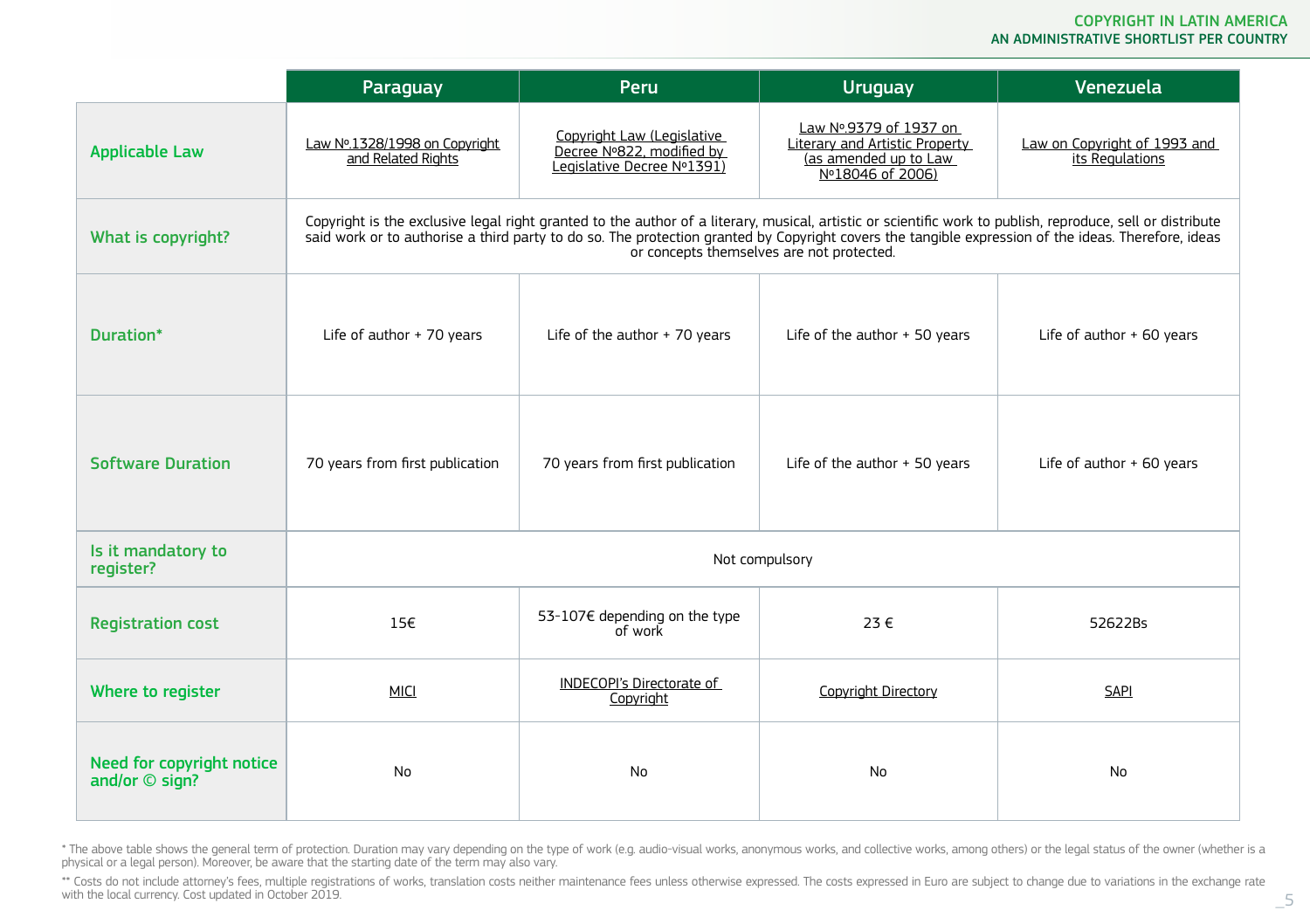### Country IP Factsheets

[Argentina IP Country](https://www.latinamerica-ipr-helpdesk.eu/content/argentina-ip-country-factsheet)  [Fact Sheet](https://www.latinamerica-ipr-helpdesk.eu/content/argentina-ip-country-factsheet)



[Dominican Republic IP](https://www.latinamerica-ipr-helpdesk.eu/content/dominican-republic-ip-factsheet)  [Country Factsheet](https://www.latinamerica-ipr-helpdesk.eu/content/dominican-republic-ip-factsheet)



[Bolivia IP Country](https://www.latinamerica-ipr-helpdesk.eu/content/bolivia-ip-country-factsheet)  [Factsheet](https://www.latinamerica-ipr-helpdesk.eu/content/bolivia-ip-country-factsheet)



[Ecuador IP Country](https://www.latinamerica-ipr-helpdesk.eu/content/ecuador-ip-country-factsheet)  [Factsheet](https://www.latinamerica-ipr-helpdesk.eu/content/ecuador-ip-country-factsheet)



[Brazil IP Country](https://www.latinamerica-ipr-helpdesk.eu/content/brazil-ip-country-factsheet)  [Factsheet](https://www.latinamerica-ipr-helpdesk.eu/content/brazil-ip-country-factsheet)



[Central America IP](https://www.latinamerica-ipr-helpdesk.eu/content/central-america-ip-country-factsheet)  [Country Factsheet](https://www.latinamerica-ipr-helpdesk.eu/content/central-america-ip-country-factsheet)





[Mexico IP Country](https://www.latinamerica-ipr-helpdesk.eu/content/mexico-ip-factsheet)  [Factsheet](https://www.latinamerica-ipr-helpdesk.eu/content/mexico-ip-factsheet) LATIN AMERICA



[Chile IP Country](https://www.latinamerica-ipr-helpdesk.eu/content/chile-ip-country-factsheet)  [Factsheet](https://www.latinamerica-ipr-helpdesk.eu/content/chile-ip-country-factsheet)

CHILE<br>IP Country Factsheet

LATIN AMERICA

[Protecting your creation in](https://www.latinamerica-ipr-helpdesk.eu/content/protecting-your-creations-andean-community)  [the Andean Community](https://www.latinamerica-ipr-helpdesk.eu/content/protecting-your-creations-andean-community)



[Paraguay IP Country](https://www.latinamerica-ipr-helpdesk.eu/content/paraguay-ip-country-factsheet)  [Factsheet](https://www.latinamerica-ipr-helpdesk.eu/content/paraguay-ip-country-factsheet)



[Cost Rica IP Country](https://www.latinamerica-ipr-helpdesk.eu/content/costa-rica-ip-factsheet)  [Factsheet](https://www.latinamerica-ipr-helpdesk.eu/content/costa-rica-ip-factsheet)



[Peru IP Country](https://www.latinamerica-ipr-helpdesk.eu/content/peru-ip-country-factsheet)  [Factsheet](https://www.latinamerica-ipr-helpdesk.eu/content/peru-ip-country-factsheet)



## [Cuba IP Country](https://www.latinamerica-ipr-helpdesk.eu/content/cuba-ip-country-factsheet)



[Uruguay IP Country](https://www.latinamerica-ipr-helpdesk.eu/content/uruguay-ip-country-factsheet) 



## Further information





| IN AMERIC<br><b>CANT HITI DOESN</b>                                                                                                                                                                                                                                                                         |                                                                                                                                                                                                                                                                                                                                                                                                                                                                                                                                                                                                                                                                                                                                                                                                                                                                                                                                                                                                                                                                                                                                                                                                                                                                                                                                                                                                                                                                                                                                                                                                                                                                               |
|-------------------------------------------------------------------------------------------------------------------------------------------------------------------------------------------------------------------------------------------------------------------------------------------------------------|-------------------------------------------------------------------------------------------------------------------------------------------------------------------------------------------------------------------------------------------------------------------------------------------------------------------------------------------------------------------------------------------------------------------------------------------------------------------------------------------------------------------------------------------------------------------------------------------------------------------------------------------------------------------------------------------------------------------------------------------------------------------------------------------------------------------------------------------------------------------------------------------------------------------------------------------------------------------------------------------------------------------------------------------------------------------------------------------------------------------------------------------------------------------------------------------------------------------------------------------------------------------------------------------------------------------------------------------------------------------------------------------------------------------------------------------------------------------------------------------------------------------------------------------------------------------------------------------------------------------------------------------------------------------------------|
| <b>FACTSHEET</b>                                                                                                                                                                                                                                                                                            | IP in the ICT sector                                                                                                                                                                                                                                                                                                                                                                                                                                                                                                                                                                                                                                                                                                                                                                                                                                                                                                                                                                                                                                                                                                                                                                                                                                                                                                                                                                                                                                                                                                                                                                                                                                                          |
| L. member int<br>$-$<br><b><i><u>Arizonale si lo acterit</u></i></b><br>---<br>A Mini-Scorement & Art<br><b>Card Corporation</b><br>Linux marketing me a<br><b>STATISTICS</b><br>$\sim$<br><b>COLLEGE</b><br>$\sim$<br>$\sim$<br><b>STATISTICS</b><br><b>College</b><br>1. Washington and company<br>$\sim$ | Linforceion anticompaniello Telesinger cente in Lein<br><b>Service</b><br>strong ad becomes being a third process rates was to<br>high skills should blood stayle shareh and the alternative full<br>celler de los scopodo la bloca de oblea i giornier-<br>building a de descriptionnel buildings<br>The CT are the automotive transition to the Water International Printers and<br>be completed the participant and a production of the complete of the second<br>a look as continue as builty of their interactionals and out and standard after<br>Concert & Artists<br>to a de habitat d'occurrence a sua ductar autres de humanitat el<br>three are between control between personality and at a part year.<br>in the security stars, as which the security with stars and security<br>trusts carry and this or a series of the series of the scene rest.<br>Fort in reducer and the cost transmission and records.<br>Microsoft Committee Address and Committee<br>Northeles in this substantial buildings in expectation of an electronic<br>the contribution reflects recent it actually information rate. It has<br>and the price of the company and a shock in order and the processes<br>Committee on the short in the control of the second<br>and court soles the status and by \$7,000 to the \$1 page of antique<br>can wake out force paids it dependent.<br>The American Chick stand entropyrate in student to each<br>and a brandy actions in the first site of the late to be a state of a positive bar-<br>tories a comparison rate at a wide to compare and at a black book<br><b>MARINE COLORADO PARA MARINE A PARTICIPATO DE CARDO</b><br>-----<br>= |

| The American<br><b>ART BEV</b>                                                               | Identifying your Intellectual<br><b>Procerty assets</b>                                                                                                                                                                                                                                                                                                                                                         |
|----------------------------------------------------------------------------------------------|-----------------------------------------------------------------------------------------------------------------------------------------------------------------------------------------------------------------------------------------------------------------------------------------------------------------------------------------------------------------------------------------------------------------|
| <b>FACTOTES</b><br><b>IFORTANT</b><br>eques                                                  |                                                                                                                                                                                                                                                                                                                                                                                                                 |
|                                                                                              | The self-of such tracks to all considerable interfacial public in a<br>the company's state for the com-<br><b>CONTRACTOR</b><br>sposts marke ashed on the sprint between<br>begins detected and a new characteristic andy memories<br>Turbinism MA 145/4 Twin pain to recover<br>For the first trades such                                                                                                      |
| w<br><b>STAN TAKE CROSS</b><br><b>DESCRIPTION</b><br><b>WINDOWS</b>                          | the City come that you industry to be reported to construct to<br>the company bearing them.<br>. In order one competition is dependent.<br>- Independent to provide a market to the contract before<br>1. The many competitions of the company of the stated<br>1. This project should be a                                                                                                                     |
| <b>Starts and Side, Assist</b><br>-<br><b><i>SHACKS ACADEMY</i></b><br>--<br><b>Business</b> | 1. North School State<br>A follow recommend as awaren recommended<br>being a policie and distance agent in basical between a se-<br>standed with determinate fire as he do secure in<br>paintenance and a selected state and a                                                                                                                                                                                  |
| <b>Literature</b>                                                                            | Territoriale functionary have<br>- <b>Automa</b><br>. Services<br>1 Toronto<br>- Norway<br><b>Seminarion</b><br>Paper research in present thousand of a contract state.<br>of the company of the perfect of company of perfect the perfect of the<br>interest belti personal de la color d'estimat<br>affects should also be bettering had been if its<br>Professional Program and Control Control of Contracts |

#### [IP in the ICT Sector](http://www.latinamerica-ipr-helpdesk.eu/node/4807) ldentifying your Intellectual Copyleft in Latinamerica [\(I\): Introduction](http://www.latinamerica-ipr-helpdesk.eu/node/878)



#### [Copyleft in Latinamerica](http://www.latinamerica-ipr-helpdesk.eu/node/904)  [\(II\): Creative Industries](http://www.latinamerica-ipr-helpdesk.eu/node/904)



#### [Software Protection](http://www.latinamerica-ipr-helpdesk.eu/node/861)  [in Brazil](http://www.latinamerica-ipr-helpdesk.eu/node/861)







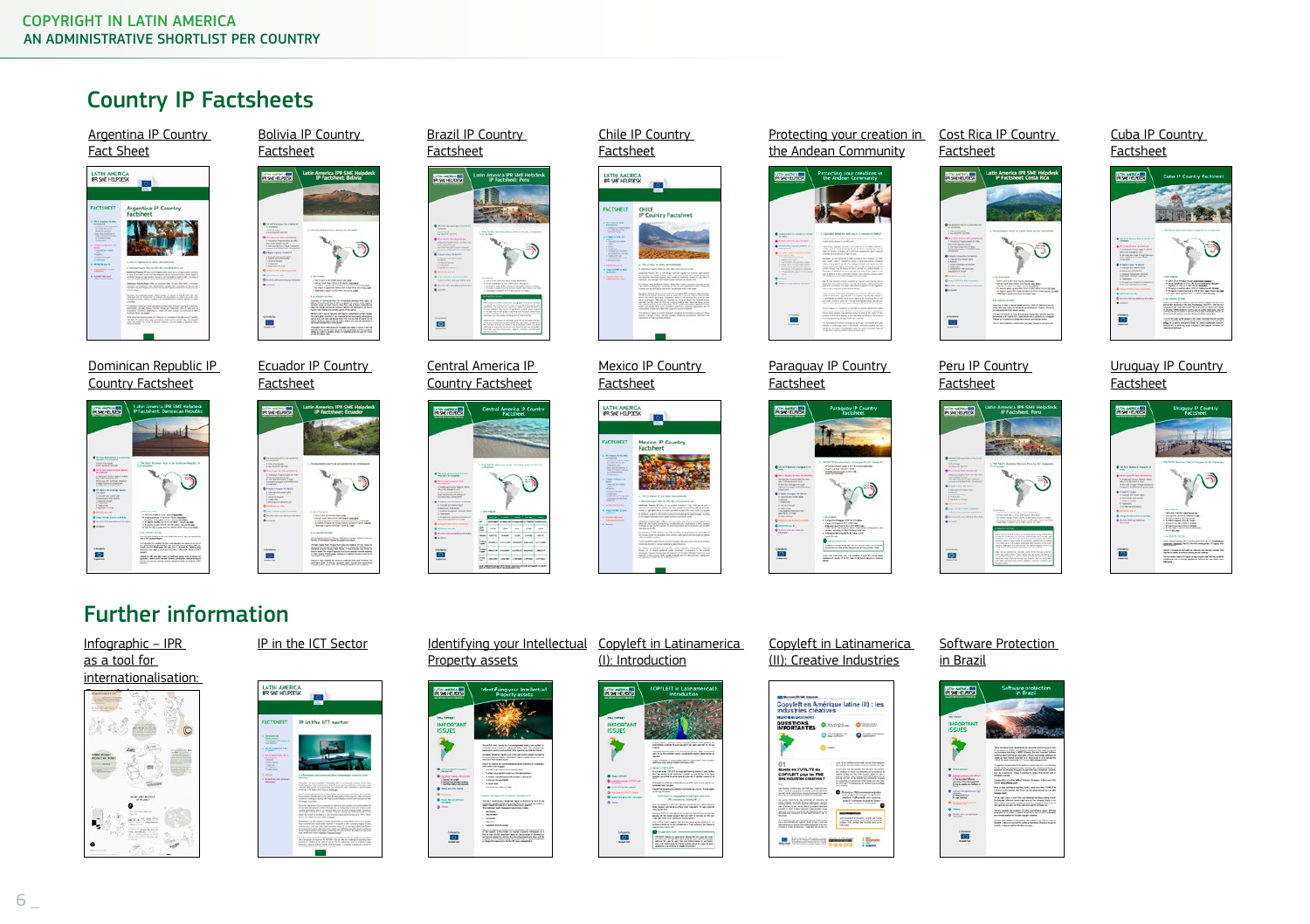The Latin America IPR SME Helpdesk offers multilingual services (English, French, German, Spanish and Portuguese<sup>1</sup>), with free information and first-line legal advice on IP related subjects, as well as training, webinars and publications, especially designed for EU SMEs.



HELPLINE First-line advisory service on IP protection and enforcement for EU SMEs working or planning to operate in Latin America.



TRAINING Targeted trainings and webinars on IPR protection and enforcement for EU SMEs (including sectorspecific approaches).



IP CONTENT State-of-the-art publications (factsheets, learning modules, videos, IP glossary, info graphics, case studies and newsletters) on the protection and enforcement of IPR in Latin America – specifically addressing IP matters from the SME business needs point of view.



AWARENESS RAISING EVENTS Participation in events attended by EU SMEs to increase the awareness of IP and of the visibility of the services provided by the Helpdesk.



IP ANALYSIS Analysis of IP challenges faced by EU SMEs in the target markets.



IP DIAGNOSTIC TOOLKIT Toolkit for self-evaluation of the IP-status of the user in terms of IP knowledge and management.



IP COST TOOL Online tool that allows the user to pre evaluate the costs related to IP management in every Latin American country covered by the Helpdesk.

<sup>1</sup>The language offer will depend on the specific service and experts' availability.